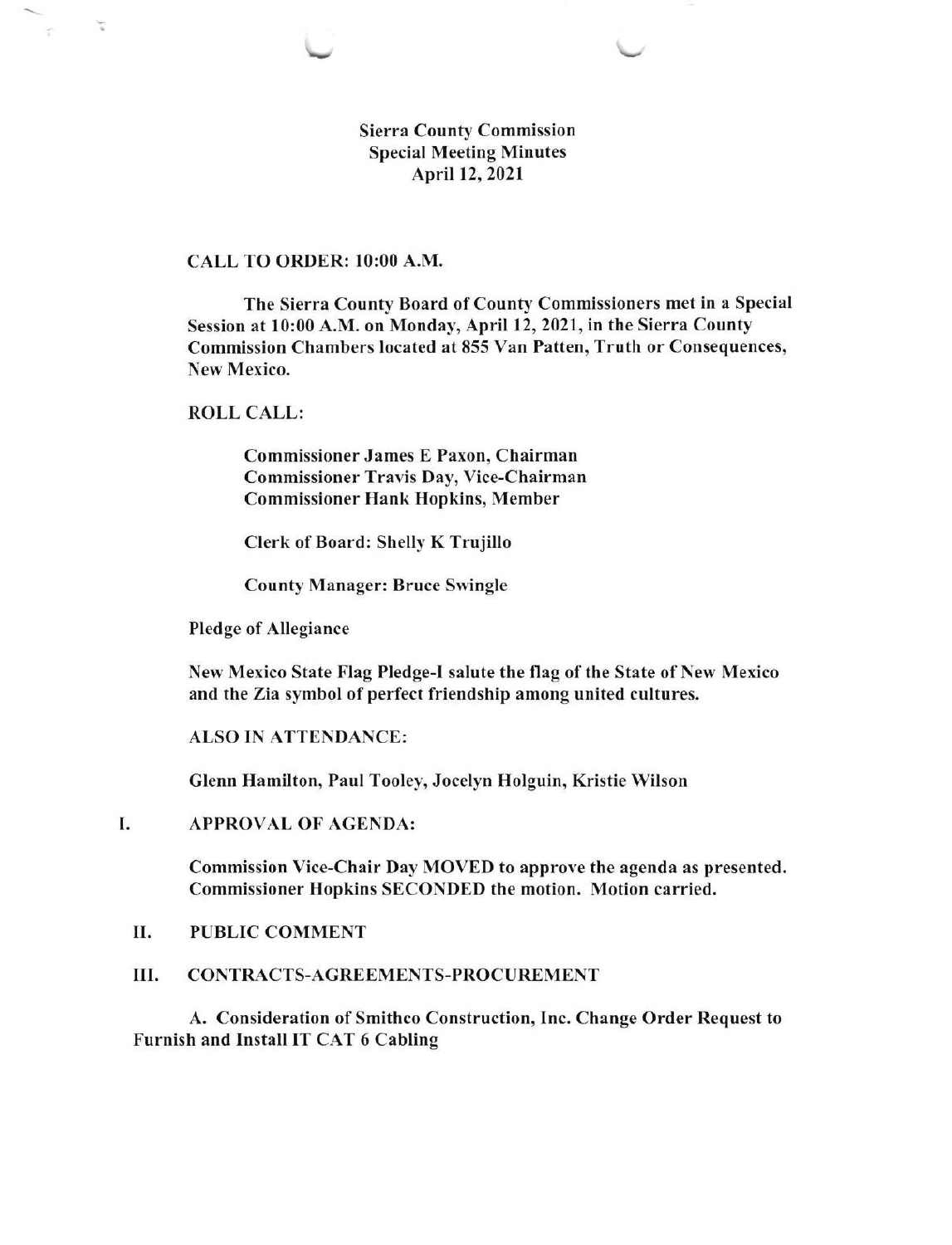$\downarrow$ Sierra County Commission Special Meeting April 12,2021 Page 2

 $\overline{\phantom{a}}$ 

Commission Vice-Chair Day MOVED to File a Claim with Smithco for Negotiation. Commissioner Hopkins SECONDED the motion. Motion carried.

### IV. EXECUTIVE SESSION

At l0:30 A.M. Commission Vice-Chair Day MOVED to go into Executive Session for Personnel, Real Estate, Pending and Threatened Litigation. Commissioner Hopkins SECONDED the motion. Roll call vote was taken with all Commissioners present voting yes.

District  $1 - Yes$ District 2 - Yes District  $3 - Yes$ 

### PERSONNEL

Discussion of County Manager Vacancy

III. OPEN SESSION ACTIONS FOR EXECUTIVE SESSION:

Commission Vice-Chair Day MOVED to come back into Regular Session. Commissioner Hopkins SECONDED the motion. Roll call vote was taken, with all Commissioners present voting yes.

Commissioner Hopkins MOVED to appoint Serina Bartoo as the Interim County Manager. Commission Vice-Chair Day SECONDED the motion. Motion carried with Commissioner Districts l-2-3 voting yes.

DATE AND TIME OF NEXT REGULAR SIERRA COUNTY COMMISSION MEETING: (Tuesday, April 20,2021)

The date and time of the next Regular Sierra County Commission Meeting has been scheduled for Tuesday, April 20, 2021, at l0:00 A.M. in the Sierra County Commission Chambers at 855 Van Patten, Truth or Consequences,, New Mexico.

Commission Vice-Chair Day MOVED to adjourn the meeting. Commissioner Hopkins SECONDED the motion. Motion carried.

ADJOURNMENT: (11:15 A.M.)

There being no further business to come before the Board. Commission Chair Paxon adjourned the meeting at 11:15 A.M.